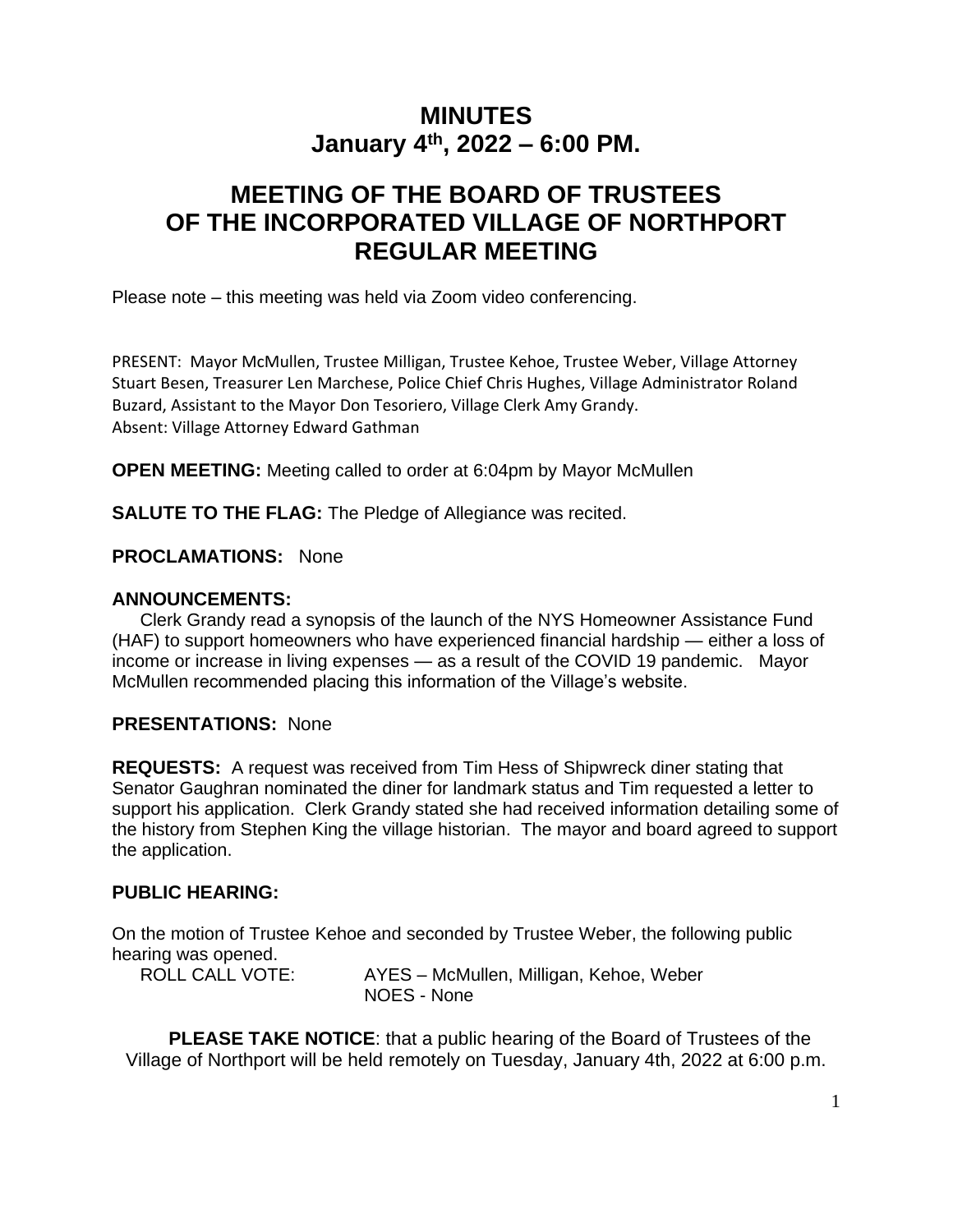to consider the tentative budget for said Village for the fiscal year March 1, 2022 to February 28, 2023.

Mayor McMullen started the discussion and presented the budget as the fiscal plan for the following year within the New York State 2% tax cap guidelines while controlling expenses. He asked Treasurer Len Marchese to give more details and Mr. Marchese added that the budget provides for managing the fund balance to a level of 18-20% of expenditures, funding the LOSAP contribution, contractual staff raises, and capital improvements. He spoke of the Village's major initiatives: the street lighting program, the expansion of the Bluff Point sewer system- which will be paid by a NYS grant, improvements to the village dock substructure- which will be paid with the final allocation of the federal stimulus funding and the acquisition of a much needed police vehicle.

There were no board comments at this point.

 The first resident to speak was Donna Koch who asked for a breakdown of how the Federal Stimulus was spent. Treasurer Marchese didn't have the exact breakdown but said it was spent on the park equipment, the police patrol boat and dock repairs. Ms. Koch also asked about the Local 342 contract which Mr. Marchese responded that it expires at the end of March and negotiations have begun. He projected that it would be ready for board review in 4-6 weeks. Trustee Kehoe commented that during his first years on the Board in 2006 the union wouldn't negotiate so there were three years of zero increase so he is glad to see that negotiations have already started.

 The next resident to speak was Joseph Sabia who commented again that he felt with the increased income and the increased expenses on the public, he felt the village should not raise taxes this year.

 Resident Michael Bento asked what type of fund the fireman's pension is held in and what the fee structure was, The Mayor asked Mr. Marchese to respond and he stated that it is managed by a third party – Capital Trust and is invested conservatively with half in mutual funds and half in bonds. It averages 6-7% annual returns and is charged a flat fee of 50 basis points.

 Resident Jeff Moses asked what capital projects are planned for the next five years. The mayor responded by listing the street light project, dock refurbishment, sewer expansion and road repair and Mr. Marchese added drainage on Main Street and the bulkhead north of the dock but these projects may qualify for state or federal funding or cost share with Huntington.

 The Mayor made a final statement that the budget is in good shape and that the village has a double A plus rating which allow us to borrow money at a low rate if needed and he thanked the treasury department for their hard work and the other departments for their care in how the spend the residents' money. He also stated that the federal funding was a onetime opportunity and spending on major infrastructure projects was the best choice for those funds.

On the motion of Trustee Milligan and seconded by Trustee Weber, the following public hearing was opened.

ROLL CALL VOTE: AYES – McMullen, Milligan, Kehoe, Weber NOES – None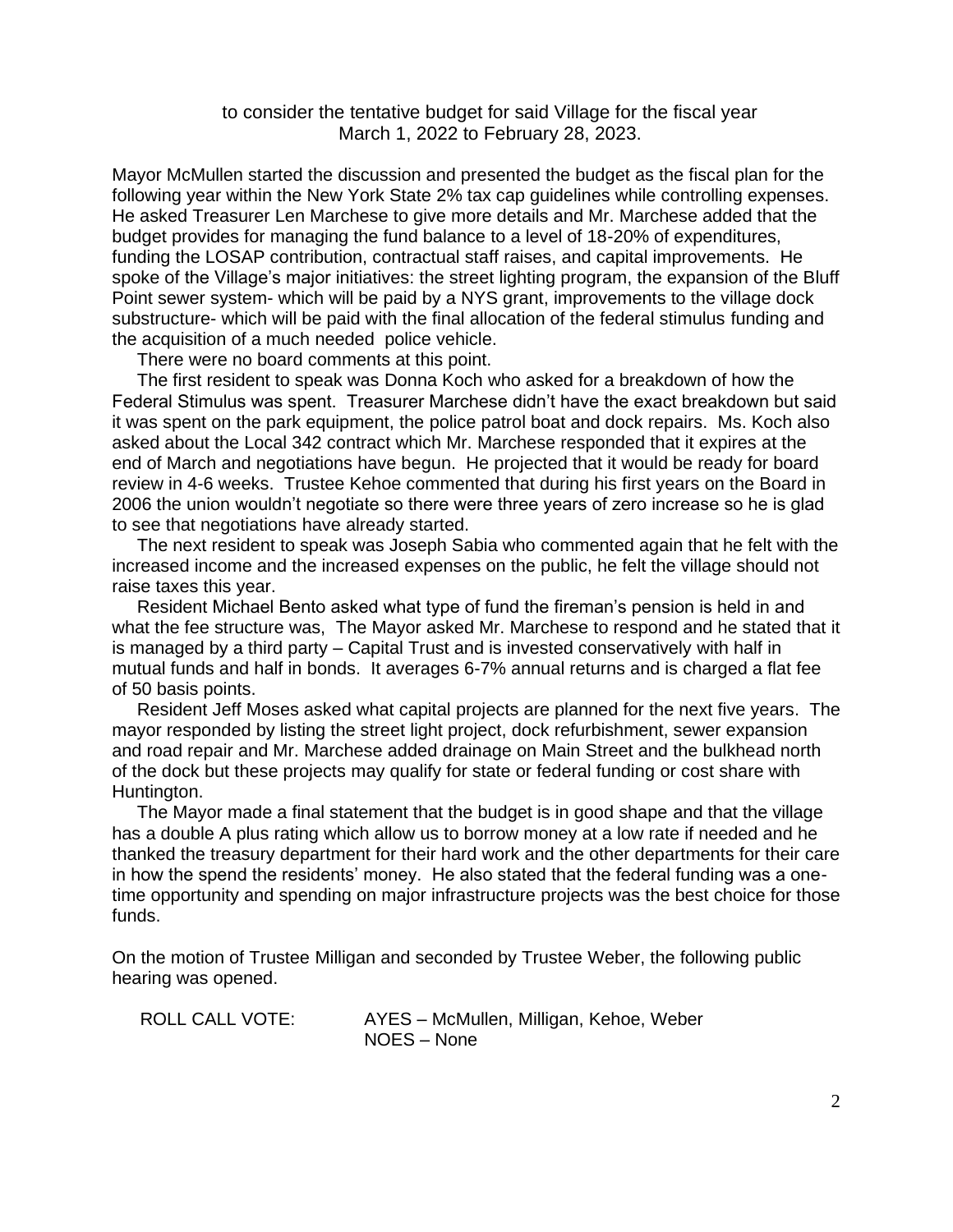The mayor asked Clerk Grandy to do the vote on the Budget resolution at this time.

On the motion of Trustee Kehoe and seconded by Trustee Milligan, the following resolution was unanimously approved.

#### **RESOLUTION 2022 - 2 ~ APPROVAL OF 2022-2023~ BUDGET**

 **WHEREAS:** The Board of Trustees has met at the time and place specified in the notice of hearing on the tentative budget and heard all persons desiring to be heard therefore,

**BE IT RESOLVED:** That the tentative budget for the fiscal year March 1, 2022 to February 28, 2023, as hereinafter set forth is hereby adopted and,

**BE IT FURTHER RESOLVED:** That there is hereby levied a tax of \$13,250,068 for said fiscal year, to which said budget is applicable upon the last completed assessment roll, and,

**BE IT FURTHER RESOLVED:** That the Village Clerk is authorized to extend and carry out upon the tax roll the amount to be collected from each of the persons named thereon.

ROLL CALL VOTE: AYES – McMullen, Milligan, Kehoe, Weber NOES - none

#### **BOARD APPROVAL OF WARRANTS:**

On the motion of Trustee Milligan and seconded by Trustee Kehoe, the following warrant was unanimously approved.

Fiscal Year 2021/2022 General Fund bills in the amount of \$94,476.23 On the motion of Trustee Kehoe and seconded by Trustee Weber, the following warrant was unanimously approved.

Fiscal Year 2021/2022 Sewer Fund bills in the amount of \$4,063.02 On the motion of Trustee Kehoe and seconded by Trustee Milligan, the following warrant was unanimously approved.

Fiscal Year 2021/2022 Payroll Week (12/30/21) General Fund \$252,589.03 On the motion of Trustee Milligan and seconded by Trustee Kehoe, the following warrant was unanimously approved.

Fiscal Year 2021/2022 Payroll Week (12/30/21) Sewer Fund \$15,311.23

#### **BUSINESS/COMMISSIONERS REPORTS:**

Trustee Kehoe reported that he has once again addressed the issue at the shopping center at 395 Ft. Salonga Road and that the Village Administrator and Code Compliance have also become involved.

Trustee Milligan started by recognizing the outstanding effort of the Police department through the holiday season. He also reported on the update of the pump-out agreement with the Town of Huntington. TOH has plans to redo the Woodbine bulkhead and he is working on a joint effort for pump-out facilities for this summer which will again be paid for by grant so it will not be a burden on the taxpayers.

Trustee Weber reported that he was working with Clerk Grandy in conjunction with The Building department to develop a set of procedures to document and track complaints, which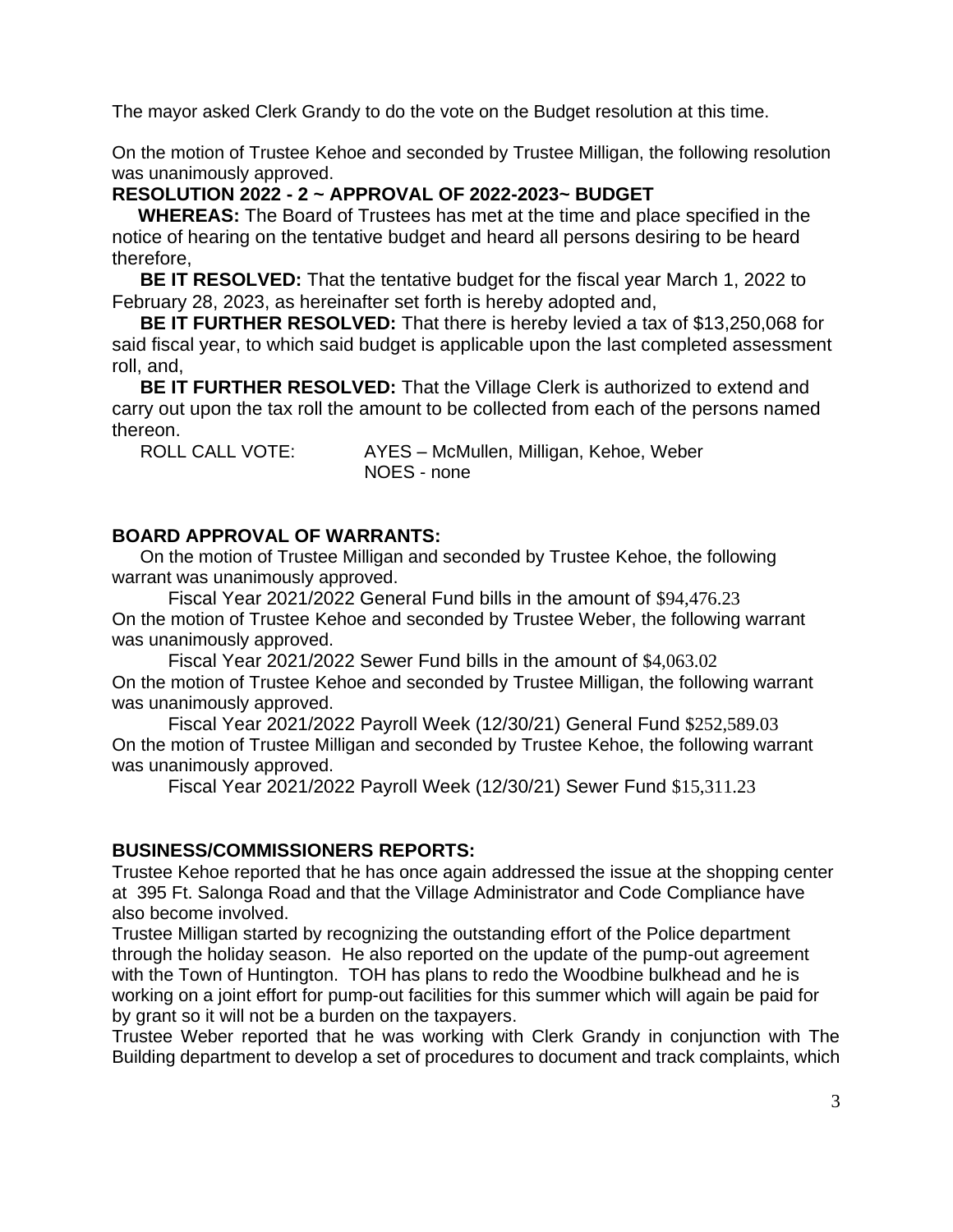had not been done in the past. A system is being worked on so that complaints can be tracked and follow up monitored.

## **TREASURER REPORT:** none

**CHIEF OF POLICE REPORT:** Chief Hughes reported that in December the Police department responded to 418 calls for service, issued 110 summonses and made 15 arrests. Chief Hughes also reported on one arrest that merited special recognition. He detailed how on Christmas morning a 9-1-1 call was received from a resident who woke to find her back door open and the Christmas gifts missing. Officer Devin Gerow and Patrick O'Brien responded, interviewed the resident and began a canvas of the area. They noticed a white van parked in the vicinity. When they approached the van, they observed one subject sleeping in the front seat and can see another subject in the rear of the van with several gifts that had obviously just been unwrapped. Upon assistance from Detective Kerekes and after further investigation, the gifts were determined to be those that were taken from the home of the caller and both subjects were arrested; one being charged with burglary and one charged with criminal possession of stolen property. Detective Kerekes and Police Officers Gerow and O'Brien have been recognized by the department and have been cited for exceptional police duty.

Chief Hughes also reported that the new dispatcher started her training this week and is currently training and that the department taken delivery of the new police vehicle that had been ordered last March. It will be on the road shortly, and the vehicle it's replacing will be repurposed for the Building Department.

#### **CORRESPONDENCE:** none

**NOTICES:** none

## **RESOLUTIONS:**

On the motion of Trustee Kehoe and seconded by Trustee Milligan, the following resolution was unanimously approved with correction.

## **RESOLUTION: 2022 – 1 ~ APPROVAL OF THE MINUTES**

**BE IT RESOLVED:** The minutes of the December 21st, 2021 meeting are hereby accepted.

A correction was noted on resolution 2021-275 that Easter had been left off the Holiday Calendar.

| <b>ROLL CALL VOTE:</b> | AYES - McMullen, Milligan, Kehoe, Weber |
|------------------------|-----------------------------------------|
|                        | NOES - none                             |

## **RESOLUTION 2022 - 2 ~ APPROVAL OF 2022-2023~ BUDGET –**

Note: approved earlier in the meeting.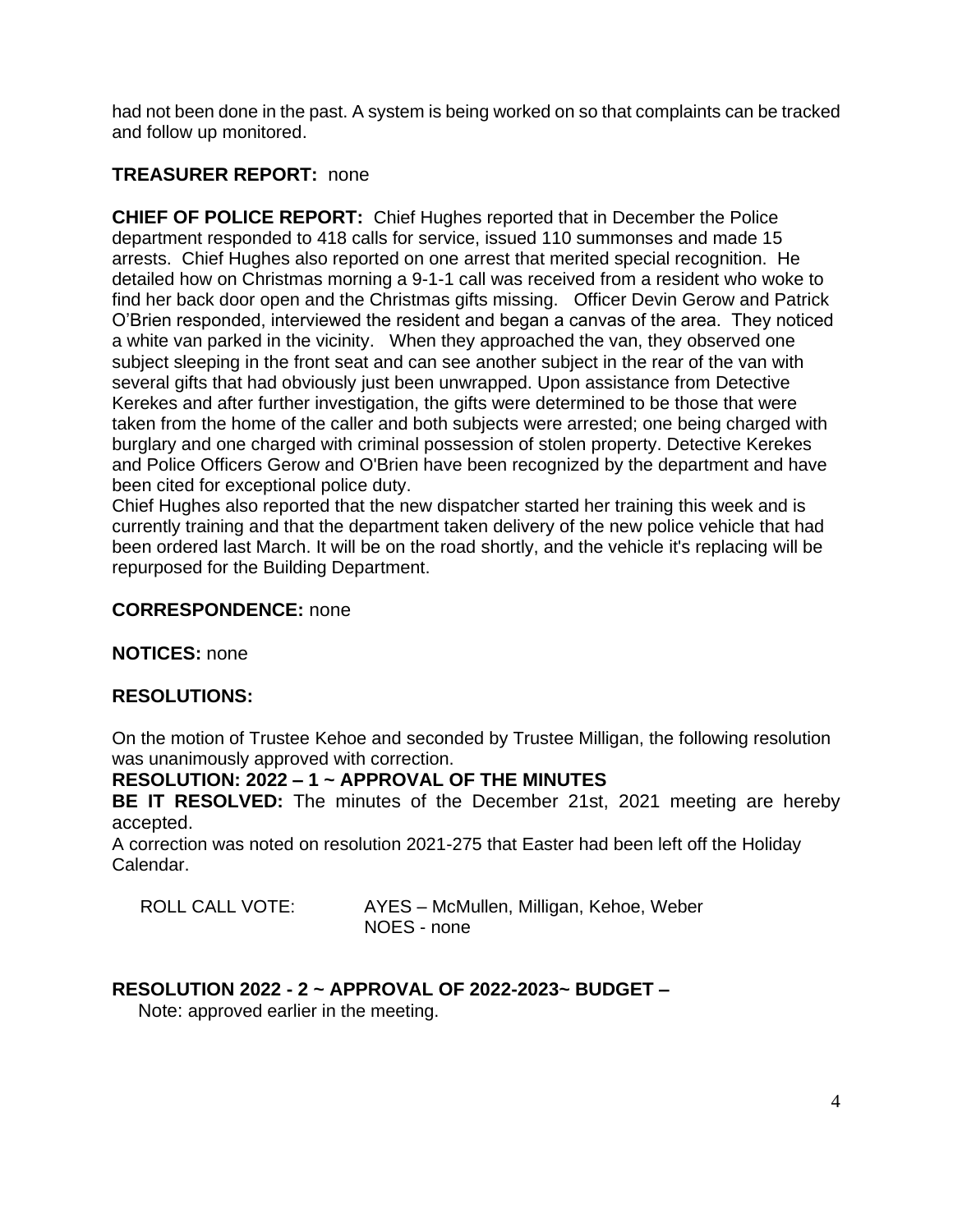On the motion of Trustee Milligan and seconded by Trustee Weber, the following resolution was unanimously approved.

# **RESOLUTION 2022 – 3 ~ BUDGET TRANSFER**

 **BE IT RESOLVED:** The Village Treasurer is hereby authorized to make the following budget transfers; see annexed Schedule "A".

ROLL CALL VOTE: AYES – McMullen, Milligan, Kehoe, Weber NOES - none

On the motion of Trustee Weber and seconded by Trustee Kehoe, the following resolution was unanimously approved.

## **RESOLUTION: 2021 – 4 ~ SEWER RENT FEES CORRECTION**

**WHEREAS,** an error was found in the initial reporting of the annual sewer rate at the Board of Trustees meeting of October 19, 2021 and the rate of 4.75 was entered into the record at that time (Resolution 2021-235)

**BE IT RESOLVED:** the rate factor on Sewer Rent Fees for the period of 7//2020- 6/30/2021 was calculated at 4.47 per 1,000 gallons of water effective October 1st 2021.

ROLL CALL VOTE: AYES – McMullen, Milligan, Kehoe, Weber NOES - none

On the motion of Trustee Kehoe and seconded by Trustee Milligan, the following resolution was unanimously approved.

## **RESOLUTION: 2022 – 5 ~ AUTHORIZING THE MAYOR TO EXECUTE AN AGREEMENT WITH TROY AND BANKS CONSULTANTS LLC**

 **WHEREAS,** the Village of Northport is desirous to enter into an agreement with Troy and Banks Consultants LLC to conduct a cable television franchise fee compliance audit for the purpose of verifying the accuracy of the franchise fees paid or due to the **Client** 

 **WHEREAS,** compensation for this service will be a contingency fee of fifty percent (50%) of the underpayments identified and recoverable and,

 **WHEREAS,** the execution of an agreement is a Type II action pursuant to 6 N.Y.C.R.R. Section 617.5(c) (18)(21), and therefore no further SEQRA review is required.

 **BE IT RESOLVED:** The Northport Village Board hereby authorizes the Mayor to execute an agreement with Troy and Banks Consultants LLC subject to attorney review for form and content.

ROLL CALL VOTE: AYES – McMullen, Milligan, Kehoe, Weber NOES - none

On the motion of Trustee Weber and seconded by Trustee Milligan, the following resolution was unanimously approved.

# **RESOLUTION 2022 – 6 ~ POLLING PLACE AND HOURS OF ELECTION**

**BE IT RESOLVED:** that the General Election for the Incorporated Village of Northport will be held on Tuesday, March 15, 2022 between the hours of 6:00 a.m. and 9:00 p.m.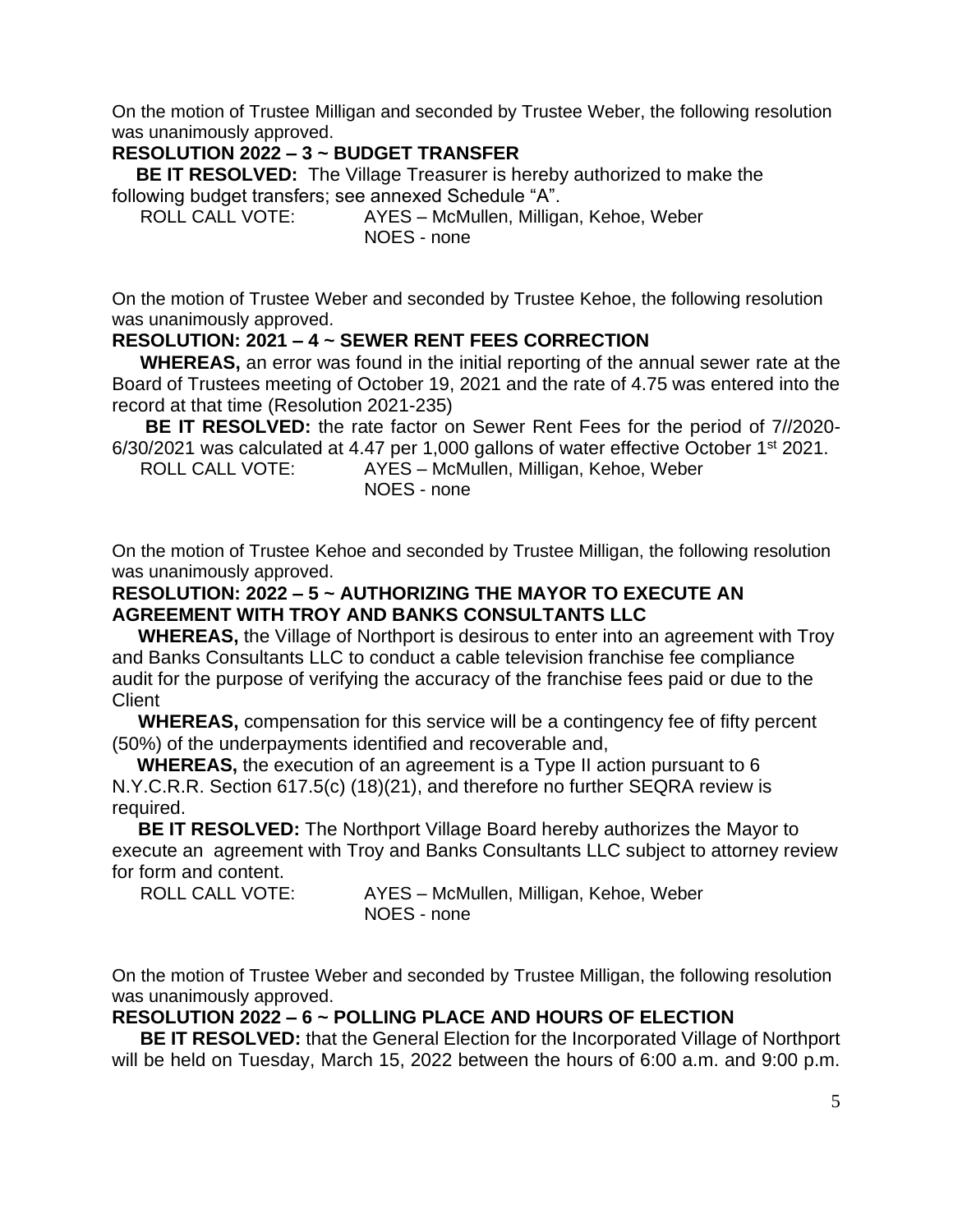The polling place for each election district shall be the Village Hall, 224 Main Street, Northport, NY 11768.

ROLL CALL VOTE: AYES – McMullen, Milligan, Kehoe, Weber

NOES - none

The following two resolutions were added to the agenda during the meeting.

On the motion of Trustee Milligan and seconded by Trustee Kehoe, the following resolution was unanimously approved.

## **RESOLUTION: 2022 – 7 ~ AUTHORIZING THE MAYOR TO EXECUTE AGREEMENT WITH NORTHPORT ROTARY**

**BE IT RESOLVED**, the Mayor is hereby authorized to sign a contract agreement with the Northport Rotary to solicit, collect and donate funds from the sale of bricks for the maintenance of the Village's FLUPSY dock (Oyster floating, upwelling system), subject to Attorney review for form and content

 **BE IT FURTHER RESOLVED,** the execution of an agreement is a Type II action pursuant to 6 N.Y.C.R.R. Section 617.5(c) (18)(21), and therefore no further SEQRA review is required.

ROLL CALL VOTE: AYES – McMullen, Milligan, Kehoe, Weber NOES - none

On the motion of Trustee Milligan and seconded by Trustee Kehoe, the following resolution was unanimously approved.

#### **RESOLUTION: 2022– 8 ~ PURCHASE OF COVID TESTS KITS**

 **WHEREAS:** The Village Administrator has determined the need for the village to have access to rapid Covid Tests for employee use

 **WHEREAS:** The Village Administrator has found available tests thru CenMed Enterprises at a rate of \$5280.00 for 300 2-piece test kits

**WHEREAS:** The tests kits are not current available thru state contract sources

 **WHEREAS:** this is a type II action pursuant to 6 N.Y.C.R.R. Section 617.5(c)(31), and, therefore, no further SEQRA review is required, now therefore.

 **BE IT RESOLVED:** The Village Board has determined that this purchase is an emergency purchase, pursuant to the Village of Northport Procurement Policy - item 6b, and that the Village Board of Trustees authorizes the Village Administrator to purchase said tests.

Trustee Kehoe commented that he had received an email regarding bulk sales for municipalities and Mayor McMullen responded that Joy Nygren has tried to purchase them but they are either unavailable or there is a long waiting period or the price was too high. He continued that He stated that it is important to continue to be proactive in acquiring supplies such as gloves, sanitizer and masks and now tests to keep the village government running through the pandemic.

ROLL CALL VOTE: AYES – McMullen, Milligan, Kehoe, Weber NOES - none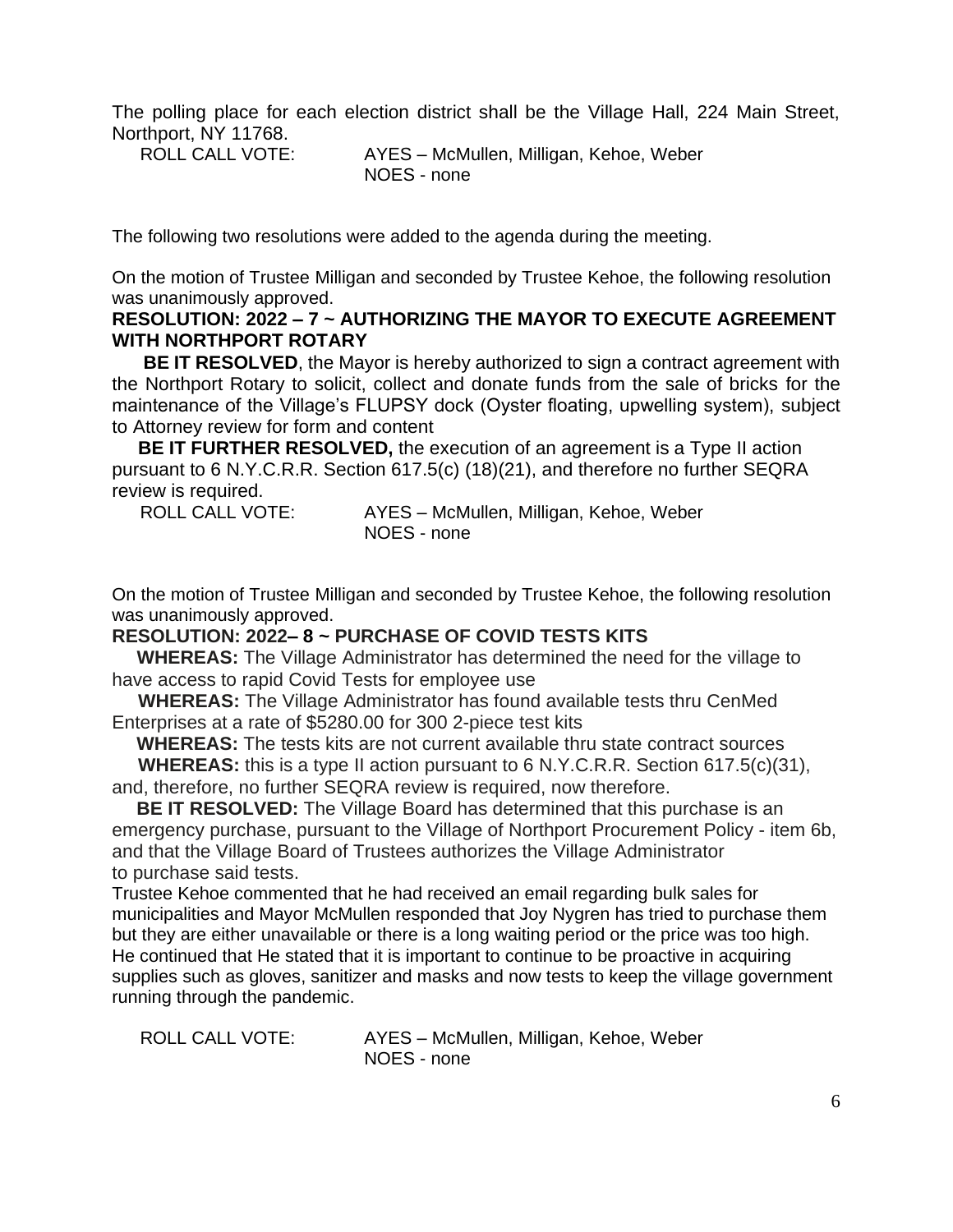## **PUBLIC PARTICIPATION:**

- The first resident to speak was Josephine Rizzoni who asked if the results from the forensic audit were ready. Mayor McMullen responded that they were expected in another week or so and would be shared at that time.
- Next to speak was Gina Paveglio. She referred to an email she had sent the previous day and asked the Mayor to commit to a date to respond. The Mayor requested that Clerk Grandy follow up.
- Next to speak was Joseph Sabia who thanked the police department for their continued responses to the Fish Market situation and also asked for more information on the situation at Guinta's and when the tent at Robkes would be coming down. The Mayor responded that the issue at the shopping center was with garbage overflow and the Village administrator and Code enforcement where taking care of it. In response to the Robke's question, the Mayor responded that the guidelines are still changing but he would follow up with the Village Administrator.
- Next to speak was Effie Huber who asked when the village garbage carter contract is up and also raised an issue with E-waste items again being left on curbs and being picked up by truck drivers. Mayor McMullen stated that we are in the last year of the three year contract and said that we still have the recycling service at Scudder Beach and that he would contact the carter again to remind them. She also asked a general question about a recent police hire currently attending the Police academy. Mayor McMullen responded that the two recent hires were a new dispatcher and a part-time seasonal cadet who is unpaid.
- Next to speak was Donna Koch who read a statement regarding on off camera conversation that she felt was improper for lack of transparency although had been confirmed a legal with the village attorney.
- Blair Beaudet asked again about the cost of the fence at the Fish market property. Mayor McMullen responded that no supplies were purchased, only two additional sections of fence were installed and that it wasn't a curb cut but an added curb to control water flow. Trustee Weber added that the project cost \$3300 and \$5906.40 and was submitted for CHIPS funding so there was no cost to taxpayers. Village Administrator Buzard responded that CHIPS funding is at 100%. Mr. Beaudet also asked about who pays for the police cadets training and Chief Hughes responded that the Police Academy is paid for through county police services. This cadet was sponsored by the Village due to her experience as a village detention attendant. The academy is four nights a week and Saturdays and she attends on her own time and is not paid.

On the motion of Trustee Kehoe and seconded by Trustee Milligan, the meeting was adjourned at 7:02pm.

ROLL CALL VOTE: AYES – McMullen, Milligan, Kehoe, Weber NOES - none

The next meeting of the Board of Trustees will be January 18, 2021 at 6:00 PM. *Please note: this meeting will be held via virtual Zoom video conference and not at Village Hall.*

Respectfully submitted, Amy Grandy , Village Clerk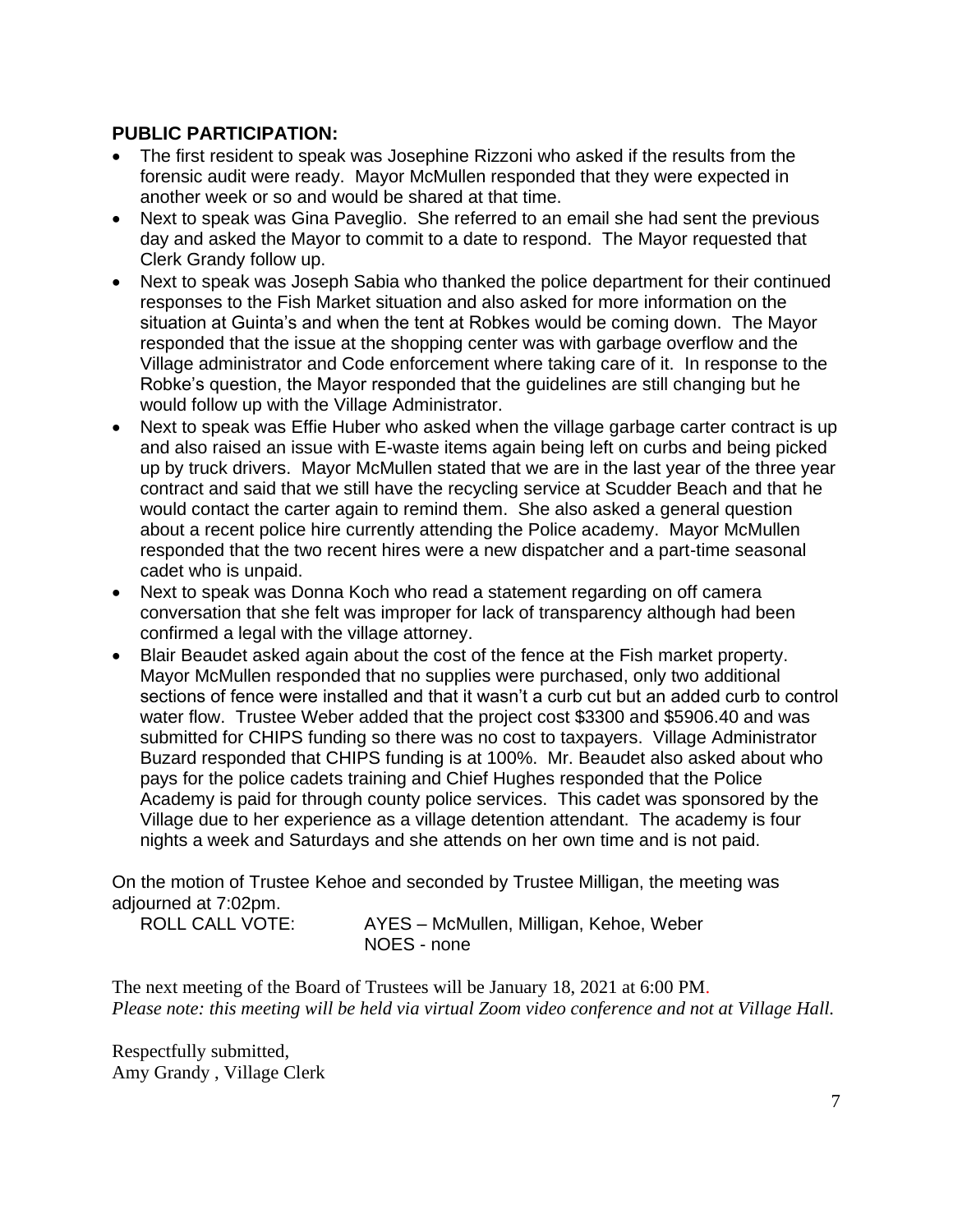|           | Inc. Village of         |                              | Schedule A                       |               |               |
|-----------|-------------------------|------------------------------|----------------------------------|---------------|---------------|
| Northport |                         | 1/4/2022                     |                                  |               |               |
|           | <b>Budget Transfers</b> |                              | 2021                             |               |               |
|           | <b>AMOUNT</b>           | <b>APPROPRIATION</b>         | <b>APPROPRIATION LINE</b>        |               | <b>AMOUNT</b> |
|           |                         | <b>LINE</b>                  |                                  |               |               |
|           |                         | <b>FROM</b>                  | <b>TO</b>                        |               |               |
| \$        | 7,000.00                | A.1110.0411                  | A.1110.0400                      | \$            | 7,000.00      |
|           |                         | Justice - Reimb NYS          | Justice Contractual Exp          |               |               |
| \$        | 9,500.00                | A.1325.0100                  | A.1325.0101                      | $\mathbb{S}$  | 8,200.00      |
|           |                         | <b>Treasurer Salaries</b>    | Treasurer's Overtime             |               |               |
|           |                         |                              | A.1325.0112                      | \$            | 1,300.00      |
|           |                         |                              | <b>Treasurer's Paid Benefits</b> |               |               |
| \$        | 13,000.00               | A.9901.0900                  | A.1440.0400                      | \$            | 13,000.00     |
|           |                         | Transfer to Other<br>Funds   | <b>Contractual Expenses</b>      |               |               |
| \$        | 15,000.00               | A.1620.0409.0001             | A.1620.0409                      | $\mathsf{\$}$ | 7,300.00      |
|           |                         | Village Buildings - R<br>& M | Village Hall Bld. Misc           |               |               |
|           |                         |                              | A.1620.0401                      | \$            | 3,700.00      |
|           |                         |                              | <b>Village Utilites</b>          |               |               |
|           |                         |                              | A.1620.0409.0002                 | \$            | 4,000.00      |
|           |                         |                              | Misc Expense Beach Ave           |               |               |
| \$        | 15,500.00               | A.1640.0411                  | A.1640.0403                      | \$            | 15,500.00     |
|           |                         | Repairs to Equipment         | Highway Gas, Diesel Fuel         |               |               |
|           |                         |                              |                                  |               |               |
| $\$$      | 4,700.00                | A.9901.0900                  | A.1640.0409                      | $\mathbb{S}$  | 4,700.00      |
|           |                         | Transfer to Other<br>Funds   | Garage Misc Expense              |               |               |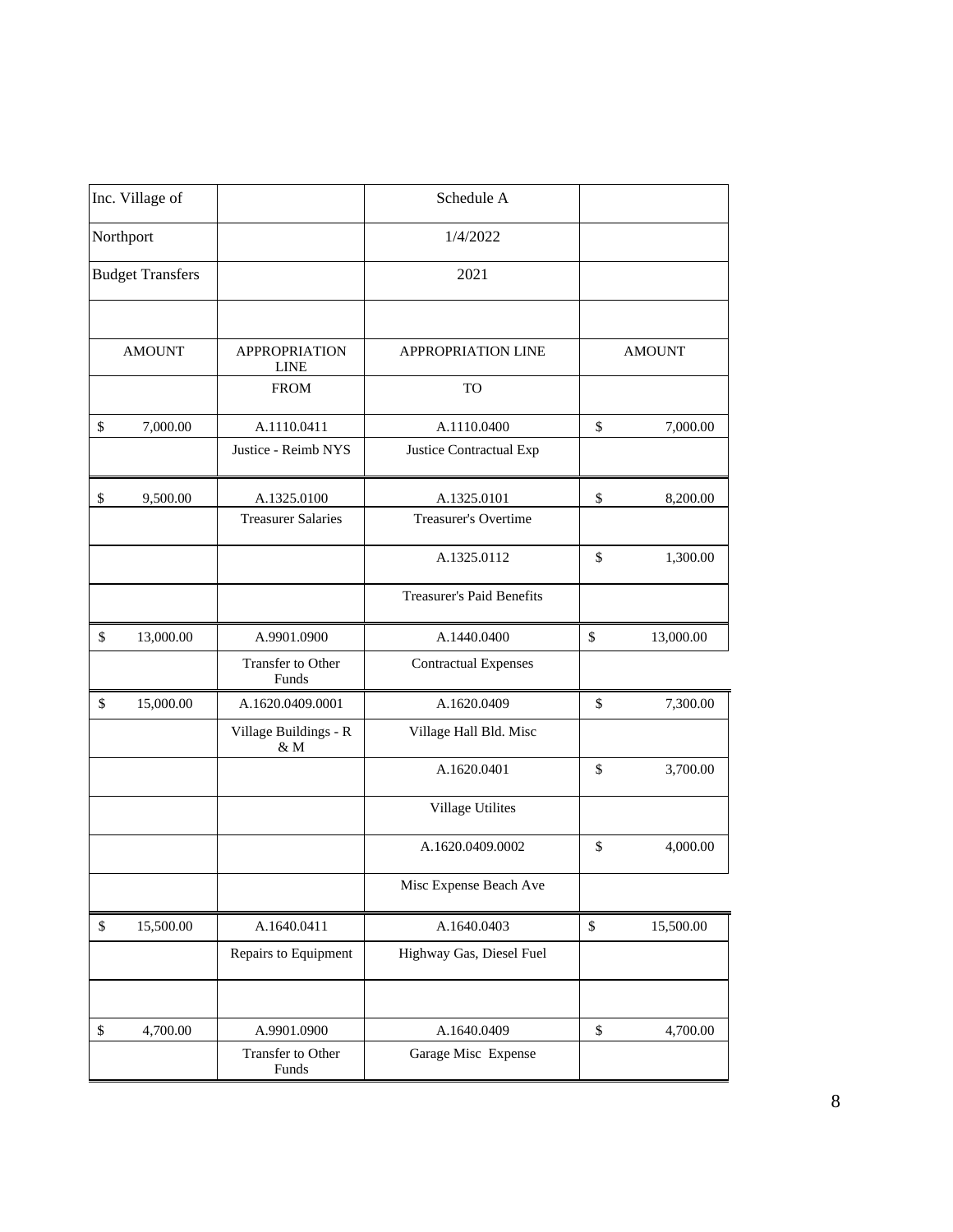| \$<br>4,000.00  | A.9901.0900                            | A.1910.0400                       | \$<br>4,000.00  |
|-----------------|----------------------------------------|-----------------------------------|-----------------|
|                 | Transfer to Other<br>Funds             | <b>Insurance Premiums</b>         |                 |
| \$<br>8,700.00  | A.3120.0409                            | A.3120.0200.0001                  | \$<br>8,700.00  |
|                 | Police Misc Exp                        | <b>Equipment Computer Upgrade</b> |                 |
|                 |                                        |                                   |                 |
| \$<br>23,500.00 | A.0000.2706                            | A.3120.0211                       | \$<br>23,500.00 |
|                 | Grants - local Gov't<br>911            | E911 Grant Eqipment               |                 |
| \$<br>47,000.00 | A.3410.0100                            | A.3410.0101                       | \$<br>35,000.00 |
|                 | Fire Houseman Salaries                 | Fire Houseman Overtime            |                 |
|                 |                                        | A.3410.0111                       | \$<br>12,000.00 |
|                 |                                        | Temporary Houseman Salaries       |                 |
| \$<br>1,500.00  | A.3410.0401.0001                       | A.3410.0401                       | \$<br>1,500.00  |
|                 | <b>Substation Utilites</b>             | Fire Department Utilites          |                 |
| \$<br>600.00    | A.3410.0444                            | A.3410.0414                       | \$<br>600.00    |
|                 | <b>Substation Expenses</b>             | Fire Department Bldg              |                 |
| \$<br>1,500.00  | A.3620.0100                            | A.3620.0111                       | \$<br>1,500.00  |
|                 | <b>BLDG</b> Housing<br><b>Salaries</b> | <b>BLDG/Housing P/T Sal</b>       |                 |
| \$<br>20,000.00 | A.5110.0100                            | A.5110.0101                       | \$<br>15,000.00 |
|                 | <b>Highway Salaries</b>                | Highway Overtime                  |                 |
|                 |                                        | A.5110.0112                       | \$<br>5,000.00  |
|                 |                                        | Highway Paid Benefits             |                 |

| \$<br>10,000.00 | A.5110.0407                   | A.5110.0409             | \$<br>13,000.00 |
|-----------------|-------------------------------|-------------------------|-----------------|
|                 | <b>Street Signs and Posts</b> | Highway Misc Exp        |                 |
|                 |                               | A.5110.0423             | \$<br>1,500.00  |
| \$<br>5,000.00  | A.5110.0406                   | <b>Highway Uniforms</b> |                 |
|                 | Patching & Paving<br>Supply   | A.5110.0420             | \$<br>500.00    |
|                 |                               | Highway Auto Insurance  |                 |